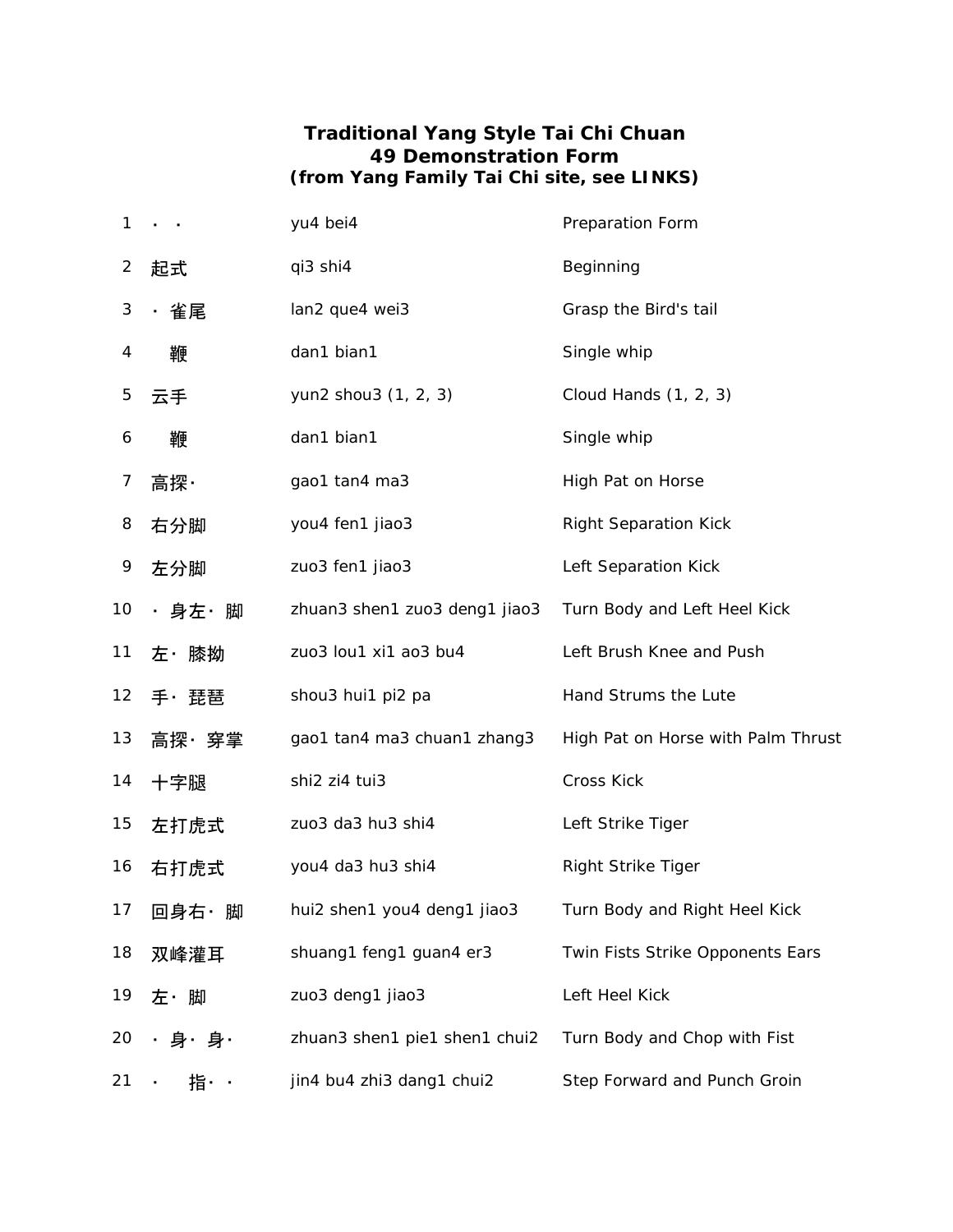| 22 | 如封似·                 | ru2 feng1 si4 bi4                     | Apparent Close Up                             |
|----|----------------------|---------------------------------------|-----------------------------------------------|
| 23 | 十字手                  | shi2 zi4 shou3                        | <b>Cross Hands</b>                            |
| 24 | 抱虎<br>் ப            | bao4 hu3 gui1 shan1                   | Embrace the Tiger and Return to<br>Mountain   |
| 25 | 鞭<br>斜               | xie2 dan1 bian1                       | Diagonal Single Whip                          |
| 26 | 肘底捶                  | zhou3 di3 (kan4) chui2                | Fist Under Elbow                              |
| 27 | 左金・独立                | zuo3 jin1 ji1 du2 li4                 | Golden Rooster Stands on One Leg, Left        |
| 28 | 右金・独立                | you4 jin1 ji1 du2 li4                 | Golden Rooster Stands on One Leg,<br>Right    |
| 29 | 左倒・猴                 | zuo3 dao4 nian3 hou2                  | Step Back and Repulse the Monkey,<br>Left     |
| 30 | 斜 式                  | xie2 fei1 shi4                        | Diagonal Flying                               |
| 31 | 提手上                  | ti2 shou3 shang4 shi4                 | Raise Hands and Step Forward                  |
| 32 | 白・凉翅                 | bai2 he4 liang4 chi4                  | White Crane Spreads its Wings                 |
| 33 | 左・膝拗                 | zuo3 lou1 xi1 ao3 bu4                 | Left Brush Knee and Push                      |
| 34 | 海底・                  | hai3 di3 zhen1                        | Needle at Sea Bottom                          |
| 35 | 扇通背                  | shan4 tong1 bei4                      | Fan Through the Back                          |
| 36 | ・身白蛇吐信               | zhuan3 shen1 bai2 she2 tu4<br>$x$ in4 | Turn Body and White Snake Spits out<br>Tongue |
| 37 | 栽・<br>$\blacksquare$ | jin4 bu4 zai1 chui2                   | Step Forward and Punch Down                   |
| 38 | 右野・分・                | you4 ye3 ma3 fen1 zong1               | Parting Wild Horse's Mane, Right              |
| 39 | 玉女穿梭                 | yu4 nu3 chuan1 suo1                   | Fair Lady Works at Shuttles                   |
| 40 | ・雀尾                  | lan2 que4 wei3                        | Grasp the Bird's tail                         |
| 41 | 鞭                    | dan1 bian1                            | Single Whip                                   |
| 42 | 下                    | xia4 shi4                             | Snake Creeps Down                             |
| 43 | 七星<br>ᆂ              | shang4 bu4 qi1 xing1                  | Step Forward Seven Stars                      |